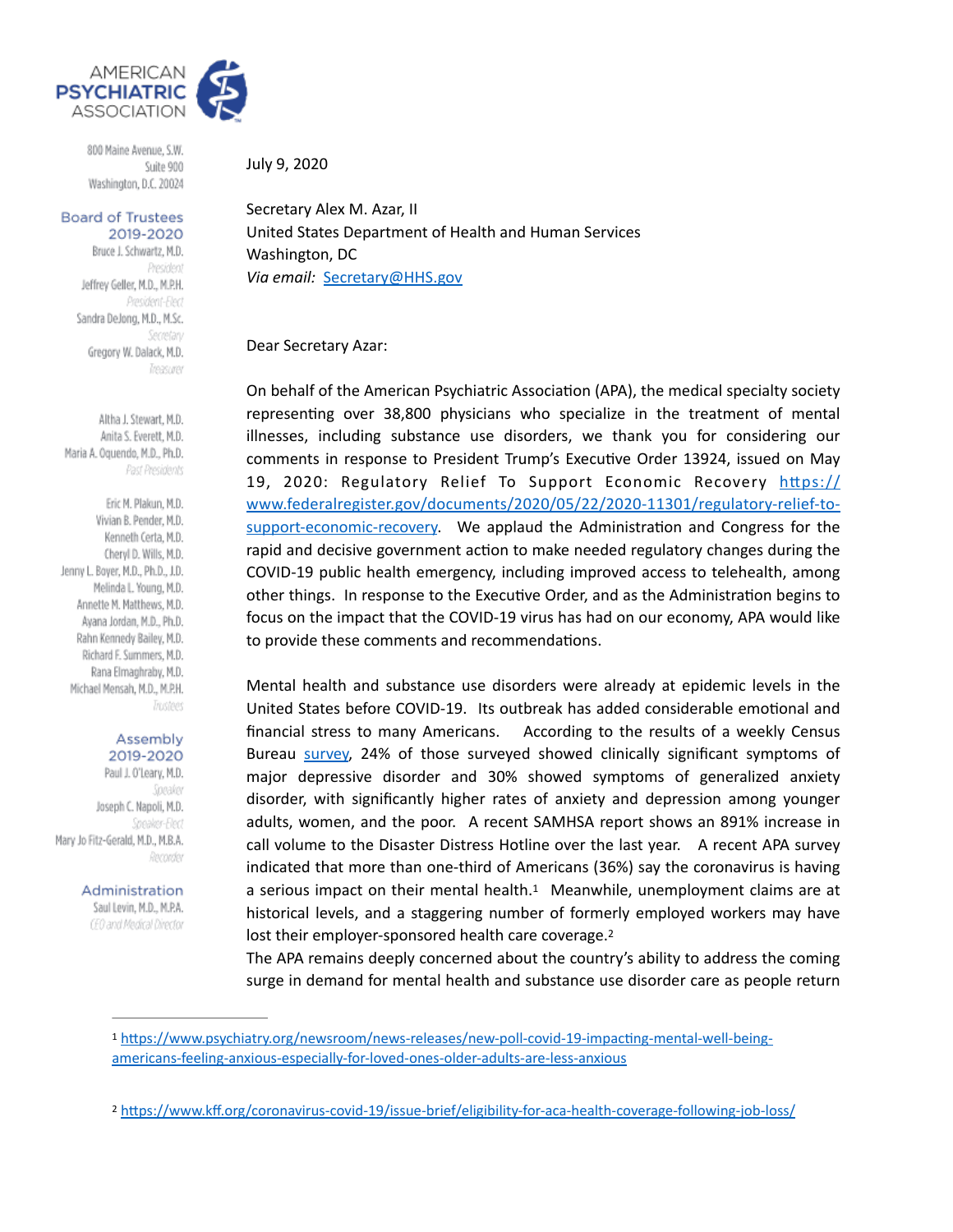<span id="page-1-7"></span><span id="page-1-6"></span><span id="page-1-5"></span>to work and our nation begins to rebuild the economy. Employers are already expressing concerns about the huge mental health toll the pandemic is having on their labor force and how this will impact their bottom lines. $3$  There is substantial data showing that untreated mental health needs cost American companies billions in lost productivity. Depression alone has been found to cause 200 million lost workdaysa year and cost employers between \$17 to \$[4](#page-1-1)4 billion.<sup>4</sup> Only about half of employees with depression get necessary treatment.<sup>5</sup> Further, this problem goes well beyond the United States[.](#page-1-2) In 2019 the World Health Organization estimated that depression and anxiety cost the global economy \$1 trillion per year in lost productivity. If our nation is to be successful in recovering economically from COVID-19, we must also address this coming second pandemic<sup>[6](#page-1-3)</sup> and ensure we have the ability to most efficiently accommodate the expected rise in demand for mental healthcare at all levels of the healthcare system. Our comments below have this objective in mind.

## <span id="page-1-8"></span>**Improving Access to Mental Health and Substance Abuse Care in Primary Care**

Almost a third of Americans in urban areas and over half in rural areas receive their mental health care through their primary care physicians. These primary care physicians often serve as the sole providers, treating both the mental and physical health needs of children, adolescents, and adults. As sole providers, primary care practices – including pediatric and OB/GYN practices--are the front line for mental health and substance use disorder care.

In order to best equip primary care physicians in their front-line role of meeting mental health needs, in 2017, the Centers for Medicare and Medicaid Services (CMS) approved specific billing codes for an evidence-based model of care to deliver mental health and substance use disorder care in primary care settings – the Collaborative Care Model (CoCM). This model treats patients in the primary care office by pairing them with a behavioral health care manager and a psychiatric consultant. The model includes measurement and accountability protocols to ensure universal screening and detection that enables early intervention and treatment efficacy for mental illnesses and substance use disorders. There are more than 90 randomized controlled studies showing this model expands access to care, decreases costs, and improves outcomes.<sup>[7](#page-1-4)</sup> Primary care physicians on the front lines have been found to greatly appreciate the support provided by this model.

<span id="page-1-9"></span><span id="page-1-0"></span>[<sup>3</sup>](#page-1-5) https://www.cnbc.com/2020/04/06/coronavirus-is-taking-a-toll-on-workers-mental-health-across-america.html

<span id="page-1-1"></span>[<sup>4</sup>](#page-1-6) https://www.cdc.gov/workplacehealthpromotion/health-strategies/depression/evaluation-measures/index.html

<span id="page-1-2"></span>[<sup>5</sup>](#page-1-7) http://workplacementalhealth.org/Mental-Health-Topics/Depression

<span id="page-1-3"></span>[<sup>6</sup>](#page-1-8) https://www.keyministry.org/church4everychild/2020/3/22/flattening-the-curve-of-the-covid-19-mental-health[epidemic-to-come](https://www.keyministry.org/church4everychild/2020/3/22/flattening-the-curve-of-the-covid-19-mental-health-epidemic-to-come)

<span id="page-1-4"></span> $7$ https://www.medicaid.gov/state-resource-center/medicaid-state-technical-assistance/health-home-informationresource-center/downloads/hh-irc-collaborative-5-13.pdf; http://www.e4enterprise.com/NCC/G1/alcohol/ NEJM\_MedicarePmtArticle\_508.pdf; https://milliman-cdn.azureedge.net/-/media/milliman/importedfiles/ uploadedfiles/insight/2018/potential-economic-impact-integrated-healthcare.ashx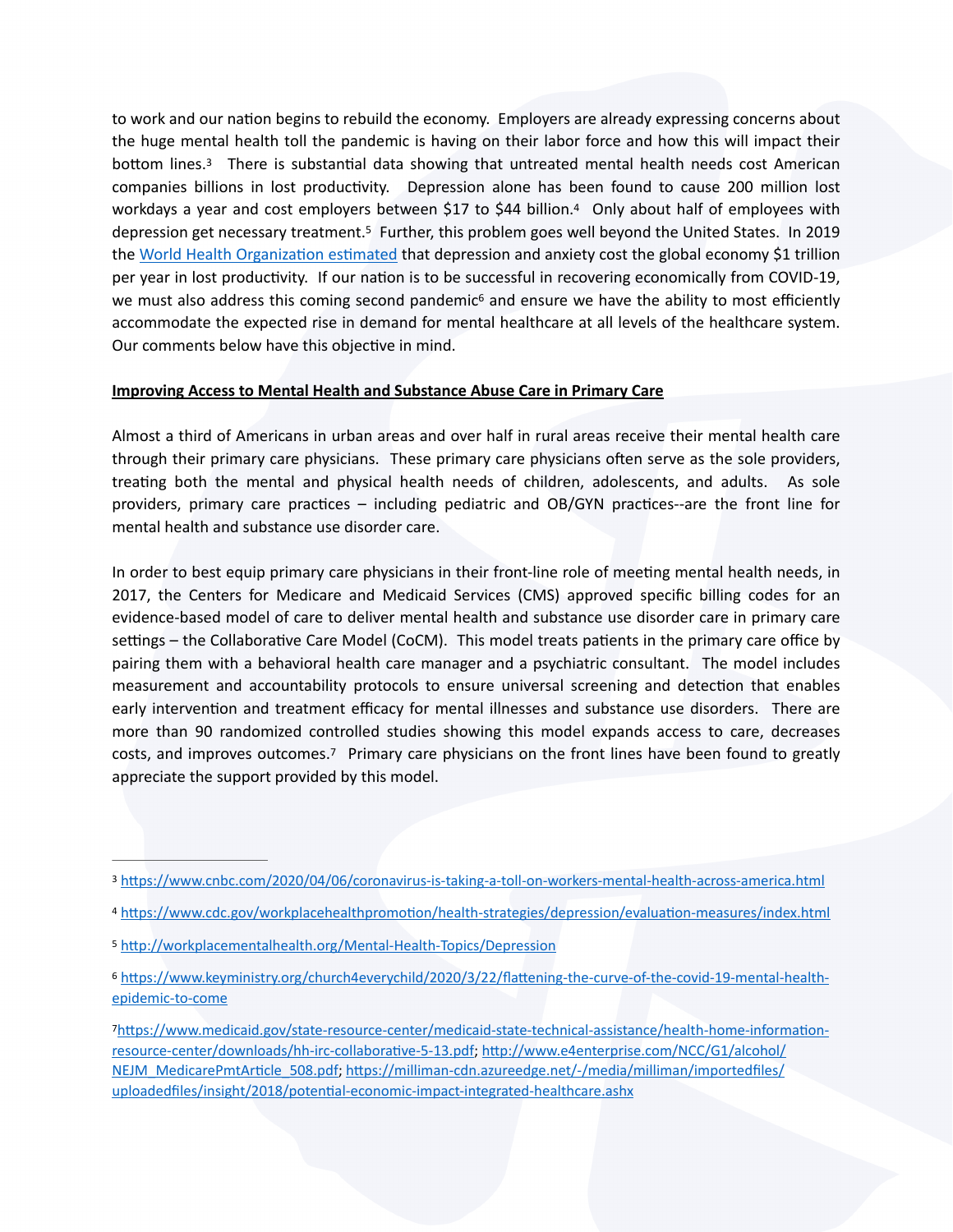<span id="page-2-2"></span>**The CoCM reduces costs to the overall health system. Economic studies demonstrate that**  Collaborative Care is more cost-effective than care as usual, and a number of evaluations have found **cost-savings associated with its use.** The largest randomized controlled trial to date of the CoCM - the **[8](#page-2-0)** IMPACT study involving adults 60+ across 5 states and 18 primary care clinics - found that patients in Collaborative Care had substantially lower overall health care costs than those receiving usual care.<sup>9</sup>

It is vital that we support primary care providers as the need for mental health and substance use disorder treatment increases. As our nation works to address the crisis created by this pandemic, CMS must ensure that Americans receive timely access to effective mental health and substance use treatment now and in the future by:

- <span id="page-2-3"></span>• Providing a minimum of a 75% increase in the current Medicare payment for CoCM billing codes for the first year to ensure these practices can expand access to cover escalating demand for evaluation and initiation of treatment for mental health and substance use disorders; a 50% increase in the second year; and a 25% increase in subsequent year.
- Mandating Medicaid coverage for the CoCM billing codes in all 50 states at a minimum of Medicare rates, including the 75% increase in the initial year; 50% in the second year; and 25% in subsequent years.
- Mandating commercial insurer coverage (including coverage by ERISA plans) for the CoCM billing codes at a minimum of Medicare rates, including the 75% increase in the initial year; 50% in the second year; and 25% in subsequent years.

Finally, we encourage the CMS Center for Clinical Standards and Quality to establish a national technical assistance (TA) center and 60 regional extension centers that can provide technical assistance to 6,000 primary care practices (100 per center) per year (costing \$300 million over five years). This is modeled on the strategy used in 2010 to accelerate use of electronic health records (EHRs) in primary care settings. It translates into approximately 30,000 practitioners per year out of the 250,000 practicing nationally, 60% of whom (150,000 total) can be reached across five years. Key components of TA should include:

<span id="page-2-0"></span><sup>&</sup>lt;sup>[8](#page-2-2)</sup>Gilbody S et al. "Costs and Consequences of Enhanced Primary Care for Depression: Systematic Review of Randomised Economic Evaluations." The British Journal of Psychiatry. October 2006;189:297-308. https:// www.cambridge.org/core/journals/the-british-journal-of-psychiatry/article/costs-and-consequences-of-enhanced[primary-care-for-depression/68164F069FF5191E0AB0A1C8978BAE66](https://www.cambridge.org/core/journals/the-british-journal-of-psychiatry/article/costs-and-consequences-of-enhanced-primary-care-for-depression/68164F069FF5191E0AB0A1C8978BAE66)

Glied S et al "Review: The Net Benefits of Depression Management in Primary Care." Medical Care Research and Review. June 2010;67(3):251-274. https://journals.sagepub.com/doi/abs/10.1177/1077558709356357? [journalCode=mcrd](https://journals.sagepub.com/doi/abs/10.1177/1077558709356357?journalCode=mcrd)

<span id="page-2-1"></span><sup>&</sup>lt;sup>[9](#page-2-3)</sup> Unützer J et al. "Long-term Cost Effects of Collaborative Care for Late-life Depression." American Journal of Managed Care. Feb 2008;14(2):95-100 https://www.ajmc.com/journals/issue/2008/2008-02-vol14-n2/ [feb08-2835p095-100](https://www.ajmc.com/journals/issue/2008/2008-02-vol14-n2/feb08-2835p095-100)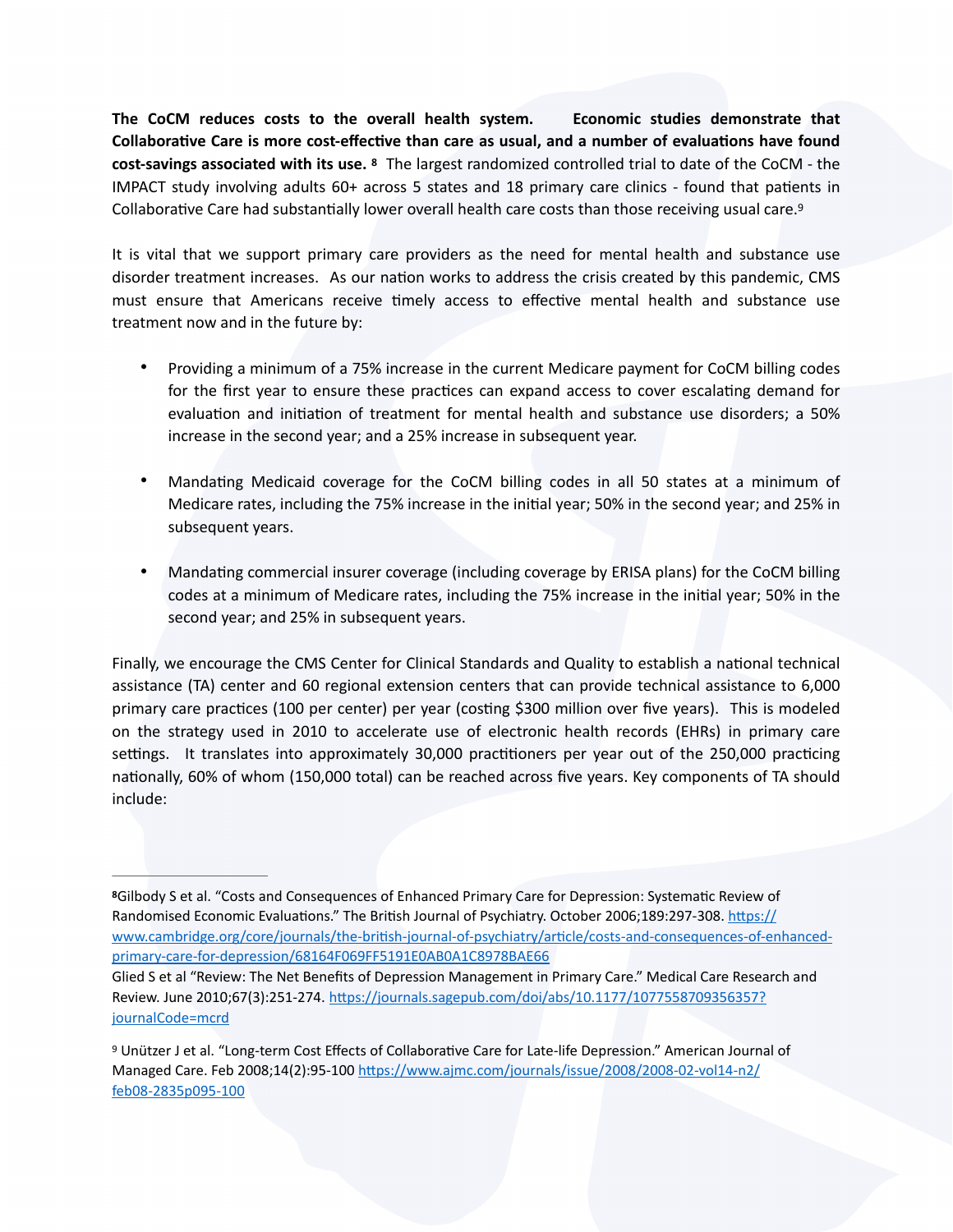- Developing financial models and budgets for program launch and sustainability based on practice size.
- Developing staffing models for essential staff roles, including care managers and consulting psychiatrists.
- Providing information technology (IT) expertise to assist with building the model requirements into EHRs, including assistance with care manager tools, patient registries, ongoing monitoring, and records.
- Training support for all key staff and operational consultation to develop practice workflows.

# **Prior Authorization**

The APA urges greater transparency and streamlining of all prior authorization processes with an **option for clinicians to have all such processes occur electronically.** According to a report by the American Medical Association, 92 % of physicians report that "prior authorization programs have a negative impact on patient clinical outcomes." Indeed, the AMA study revealed that "every week a medical practice completes an average of 29.1 prior authorization requirements per physician, which takes an average of 14.6 hours to process—the equivalent of nearly two business days." The APA's experience supports these results. We note that insurers' prior authorization protocols generally require the submission of an extensive amount of required paperwork, multiple phone calls back-and-forth, and significant wait times for prior authorization, often resulting in delayed or disrupted medical care for patients.

The burden of prior authorization needs to be permanently addressed. Prior authorization determinations should be made available to the prescribing physician rapidly and at the point of care. For prior authorizations for prescription medications, a single form should be developed to be used by all payers. EHR certification criteria should include the ability to handle prior authorizations efficiently within the e-prescribing workflow. Prescribers should be able to request that prescription- related information from payers and pharmacies be transmitted electronically to reduce confusing (and potentially unsafe) duplications in communication.

Additionally, payers should be prohibited from requiring repeated prior authorizations of the same medication for individuals with chronic conditions who have been stabilized but need ongoing pharmacological treatment. For individuals with psychiatric disorders, including those with serious mental illness or substance use disorders, gaps in treatment due to prior authorization denials can lead to relapse, with increased health care costs and devastating effects for individuals and their families.

#### **Telehealth**

We urge CMS to permanently maintain a number of the recently implemented telehealth flexibilities. These changes would ensure a smooth transition to in-person care and increase access via telehealth and telephone to necessary care. This is especially important for mental health and substance use care, where the ability to establish and maintain a strong, uninterrupted therapeutic alliance with a patient is crucial to effective interventions. **To ensure continuity of care and continued improved access we recommend that CMS permanently:**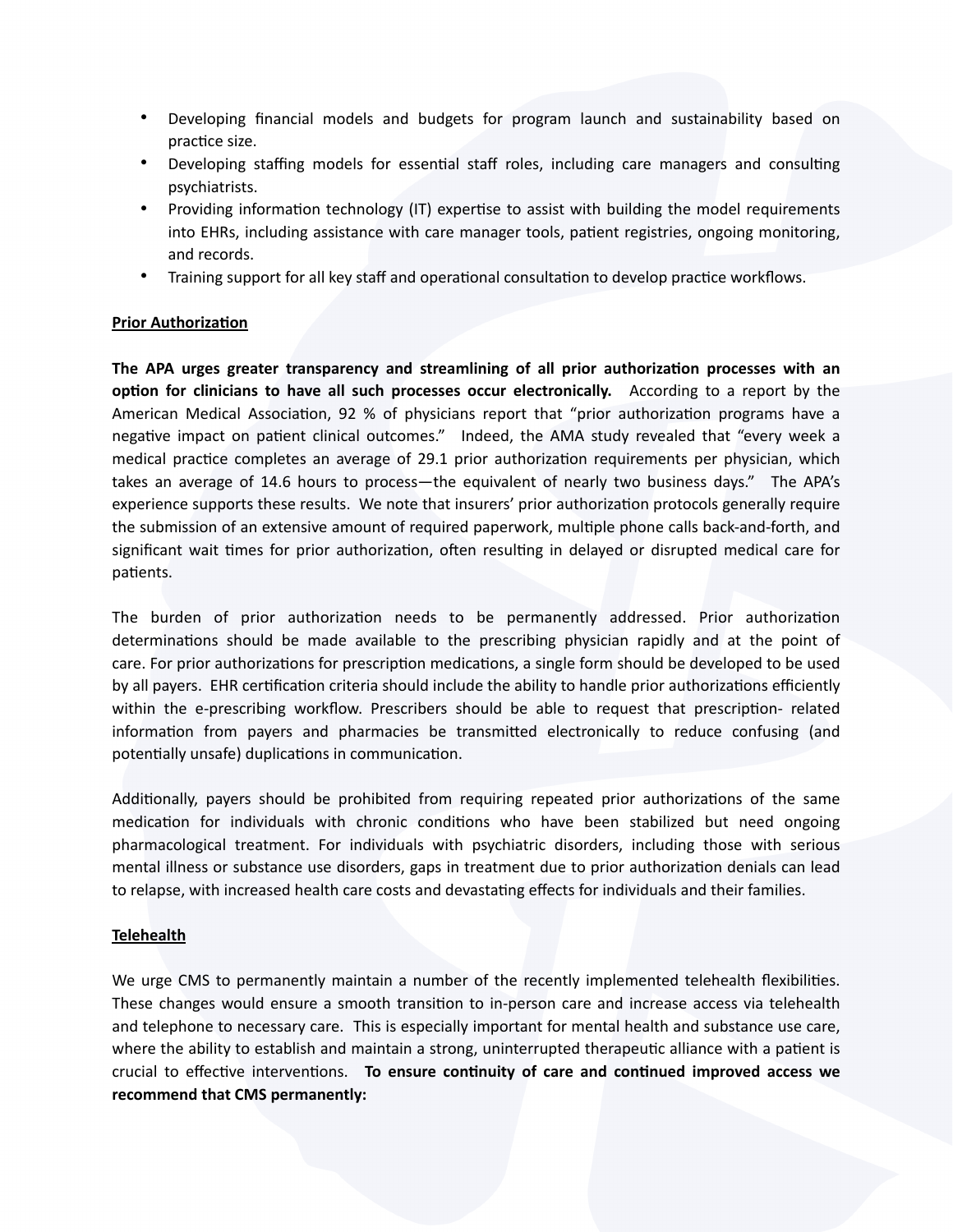- Remove limitations around originating site and geographical restrictions for mental health services. This was done for patients with substance use disorders under the SUPPORT ACT and has improved access to care for this population.
- Permit physicians who are providing treatment within professionally accepted standards of care to use clinical discretion as to whether telehealth consultations should include a synchronous or asynchronous consultation with a patient by regular telephone, text, or videoconferencing.
- Continue to pay telehealth services on par within person visits.
- Include all services on the expanded Medicare approved telehealth list, including group psychotherapy (90853 and G0410). This addition affords an opportunity to provide necessary and effective services to individuals in a variety of settings.
- Maintain coverage and the increased payment for the telephone evaluation and management services that matches reimbursement for the traditional outpatient evaluation and management services that may be provided in-person or via telehealth. We also ask that CMS remove the frequency limitations that are imposed for those codes. This change allows those patients who receive all their care via telephone alone (and not in-person or via telehealth) access to care as often as is medically necessary (potentially more frequently than once every seven days).
- Allow for the use of telephone (audio) only communications for evaluation and management of behavioral health services, including care for opioid use disorders, when it is in the patient's best interest. Examples of this include when a patient has a lack of access to pertinent technology or broadband access, or in the event a medical or behavioral health condition of a patient (e.g., specific diagnosis) precludes the use of live video conferencing (i.e., a patient with schizophrenia who is paranoid). In addition, payment rates for audio-only care should be no less than what was established during the emergency. According to our survey, about 60% of respondents stated between 1 and 25% of their patients cannot access care via audio and video platforms due to technical issues, such as the lack of broadband access; because they cannot afford video technology; or because they are unable to work the technology. Flexibility is needed to continue to ensure this population, often the most vulnerable, has access to care.
- Remove frequency limitations for existing telehealth services in inpatient settings and nursing facilities. Prior to the public health emergency, some CPT codes for inpatient settings could only be used every 3 days; and for certain CPT codes used within skilled nursing facilities, only every 30 days. Care should be based on clinical judgement and medical necessity rather than influenced by arbitrary restrictions that create a barrier to care, particularly given the higher level of acuity of patients in these settings.
- Allow teaching physicians to provide direct supervision of medical residents remotely through telehealth. This will maximize the workforce and ensure the continuity of training of residents.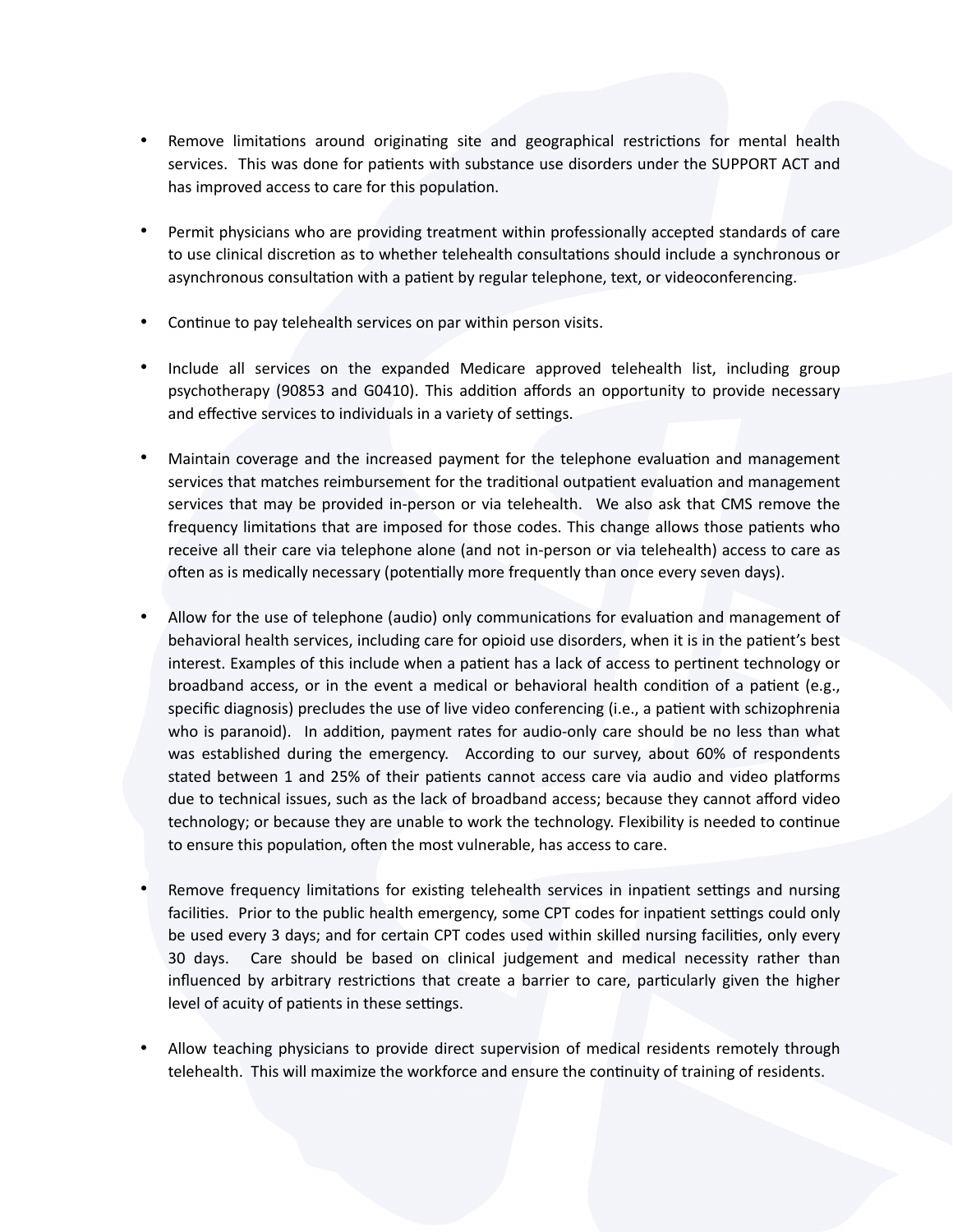### **Telehealth Research**

Research should be prioritized to understand the successes, challenges, barriers, innovations, safety, and nuances of delivering mental health care via telehealth across primary care and mental health care systems that have emerged during this public health emergency, as well as the training needs, and the effect workforce utilization of telehealth has had across the healthcare delivery landscape. New research methodologies and funding mechanisms should be advanced that are rapid, flexible, and adaptable in order to provide timely information in the current dynamic environment.

Research should be prioritized to understand the successes, challenges, barriers, innovations, safety, training needs, and workforce utilization of telehealth across the healthcare delivery landscape during the public health emergency.    Specifically, funds should be allocated to mental health care delivery system across primary care and specialty mental health care. New research methodologies and funding mechanisms should be advanced that are rapid, flexible and adaptive in order to provide timely information in the current dynamic environment.

- $\circ$  Field research is needed to take advantage of the rapid transition to telehealth so we can continue to effectively use and refine telehealth to meet patient needs and improve access, especially for hard-to-reach patients.
- $\circ$  Some telehealth legislation currently being considered by Congress (e.g., CONNECT Act) already has language around mandating at least some degree of research, but given the nature of the public health emergency, a swifter response is warranted.

# **Waivers for telehealth prescribing of controlled substances**

**The Drug Enforcement Agency should permanently issue waivers for telehealth prescribing of controlled substances as a priority, allowing telehealth prescribing to be the same as in-person when**  the telehealth assessment is conducted via live, interactive, audio-video technology. The Ryan Haight Act's original intent of preventing diversion of controlled substances by combatting the proliferation of rogue internet pharmacies in the late 1990s, while successful, has had the unfortunate consequence of circumventing legitimate healthcare providers' use of telemedicine to prescribe controlled substances in their regular practice of medicine. This has become increasingly relevant to the physician community and their patients in the decade following the passage of the Act, when access to high speed broadband internet coupled with ubiquitous mobile devices has resulted in a significant uptake in the practice of telemedicine. The "practice of telemedicine" exceptions to the Act have become outdated in this era of direct-to-consumer care models. This is especially relevant in a time when a geographic and numeric maldistribution of board-certified addiction psychiatrists and physicians across the United States could potentially be offset by using telepsychiatry, which has the potential to combat the current epidemic of opioid use disorder.

Although not in CMS's authority, but relevant to expanding access to needed mental health and substance us services, **we encourage you to work with the DEA to issue waivers for telehealth**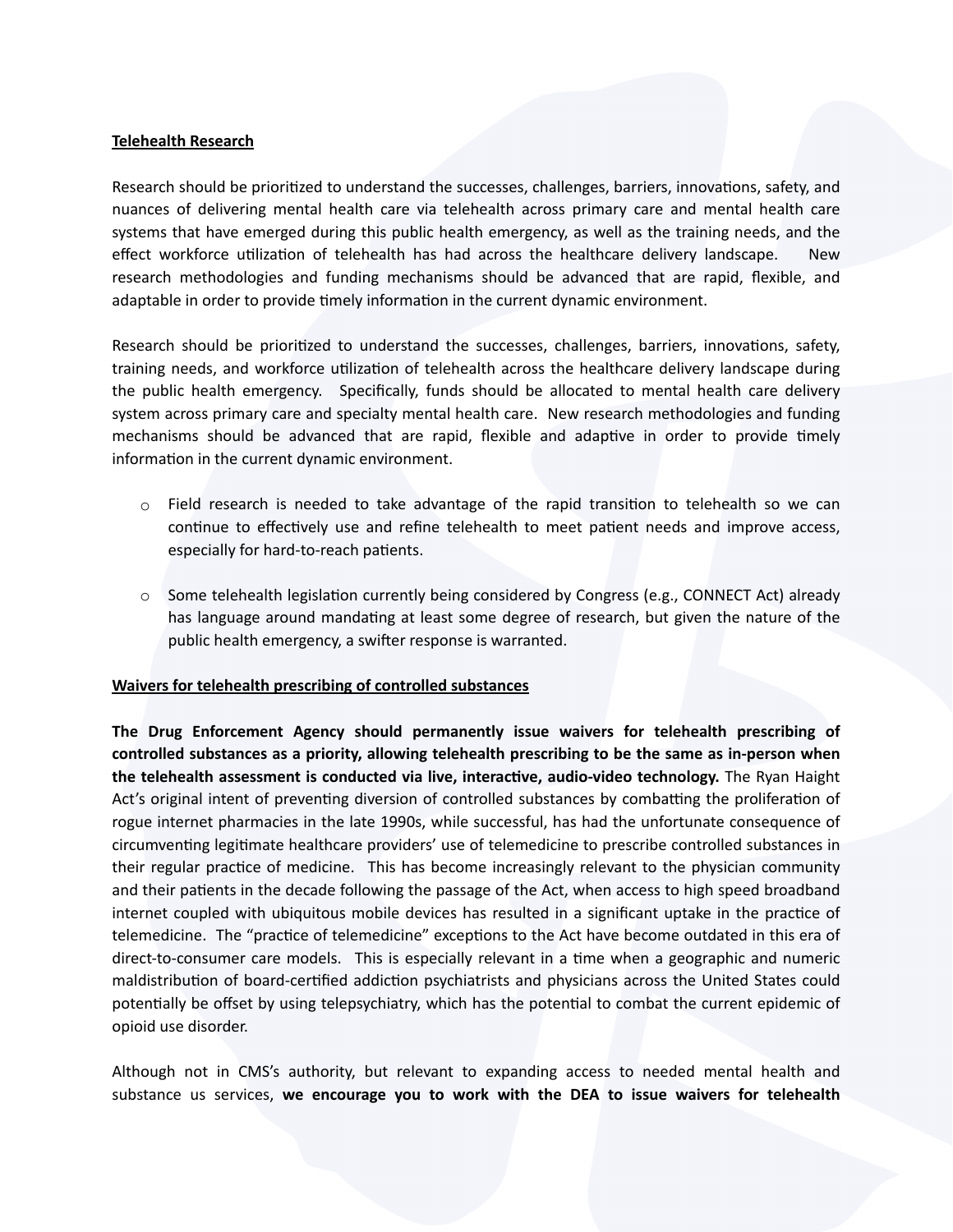**prescribing of controlled substances as a priority, allowing telehealth prescribing to be the same as in**person when the telehealth assessment is conducted via live, interactive, audio-video technology. This should reflect the seven exceptions to the Ryan Haight Act, including the Special Registration for Telemedicine, for which the DEA has yet to promulgate notice of proposed rulemaking, despite having been mandated to do so by October 2019 by the 21st Century Cures Act.

### **Mental Health Parity**

Mental health parity has been the law of the land for over 12 years but has yet to be effectively enforced. As a result, people seeking mental health and substance use disorder care continue to face widespread discriminatory practices, such as frequent and more arduous prior authorizations practices, less robust provider networks, more interference in medical decision making, and improper denials of their claims than do people seeking care for a physical condition. APA has long advocated for parity enforcement, and, most recently, urged appropriations of at least \$15 million in the Labor, Health and Human Services, Education, and Related Agencies appropriations bill to support the parity oversight efforts of the U.S. Department of Labor's Employee Benefits Security Administration (EBSA). As more Americans seek help for behavioral health challenges, it is imperative that they be able to access this care without encountering illegal roadblocks and discrimination. We urge the Administration to direct the enforcement bodies, including the EBSA, to prioritize enforcement of mental health parity.

## **Inpatient Psychiatric Unit Relief**

To ensure that patients have access to timely and appropriate care, regulations that impose significant burdens on providers without yielding meaningful benefits should be modified, suspended, or removed. There has recently been a proliferation of standards and requirements related to ligature risks in the inpatient setting. This has caused confusion and uncertainty with regard to interpretation and application of requirements, and as a result of costly changes--up to \$1 million for inpatient psychiatric facilities-- has led to a reduction in the number of available psychiatric beds as hospitals close or scale back inpatient psychiatric units to avoid citations and possible loss of accreditation. The APA is very concerned about the inability to access higher levels of care. The United States now has one third to one quarter the number of psychiatric beds per 100,000 population compared to most European Union countries. We urge CMS to clarify its guidance on ligature risk reduction, and to consider suspending enforcement of citations based on ligature-point and other self-harm onsite survey assessments until such clarification is provided.

The APA appreciates this opportunity share our ideas to providing regulatory relief in order to support an economic recovery. If you have any questions, please contact Kristin Kroeger, APA Chief of Policy, Programs and Partnerships [kkroeger@psych.org](mailto:kkroeger@psych.org).

Sincerely,